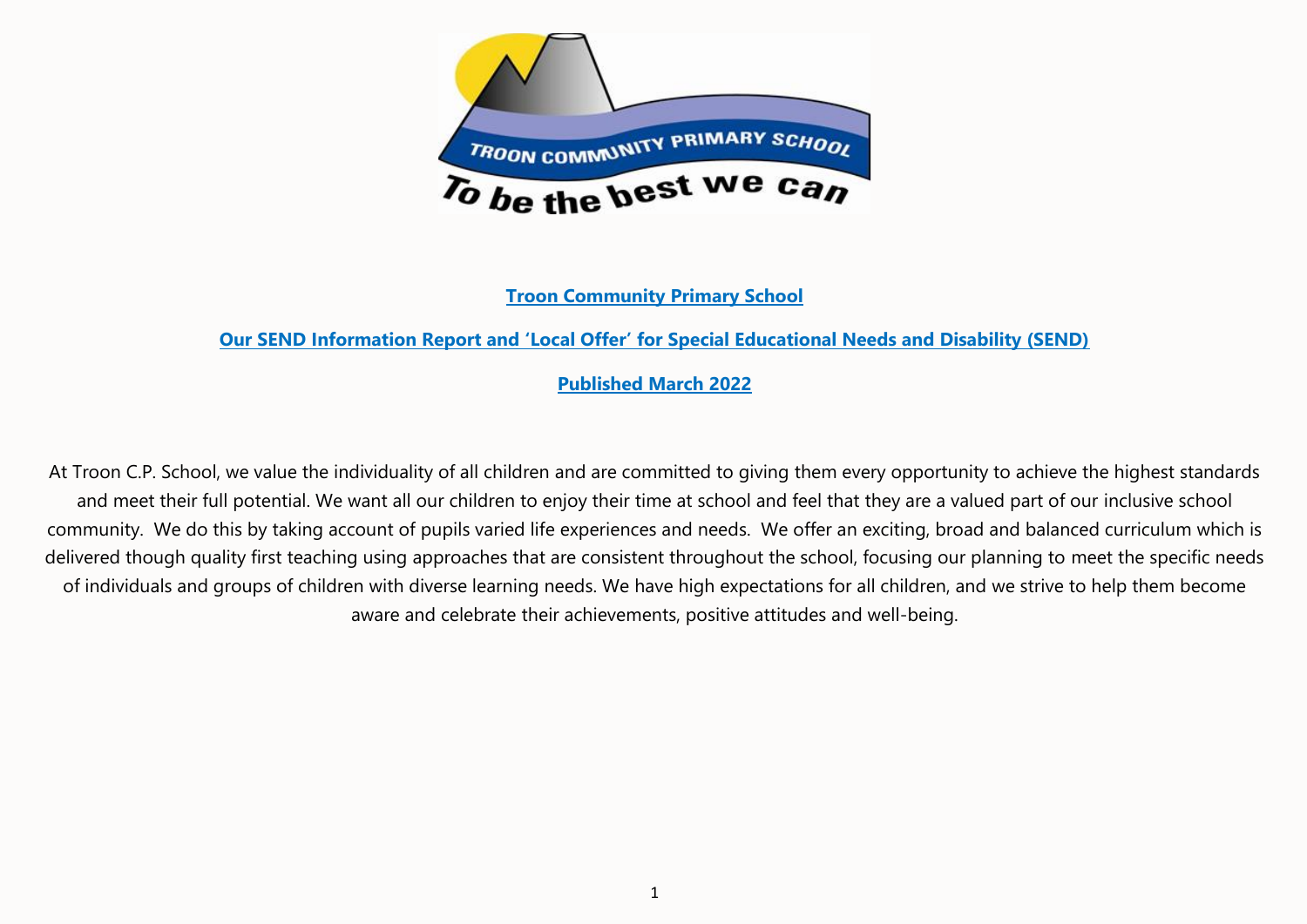# **Index**

| Who Should You Contact?                     |    |
|---------------------------------------------|----|
| What Support and Provision do we Offer?     |    |
| Partnerships with Parents and Carers        | 11 |
| The Curriculum                              | 13 |
| Teaching and Learning                       | 14 |
| Self-Help Skills and Independence           | 16 |
| The Physical Environment                    | 17 |
| Social Interaction Opportunities            | 18 |
| Health, Wellbeing and Emotional Support     | 19 |
| Transition                                  | 21 |
| Information about the services we work with | 23 |
| How to contact us                           | 25 |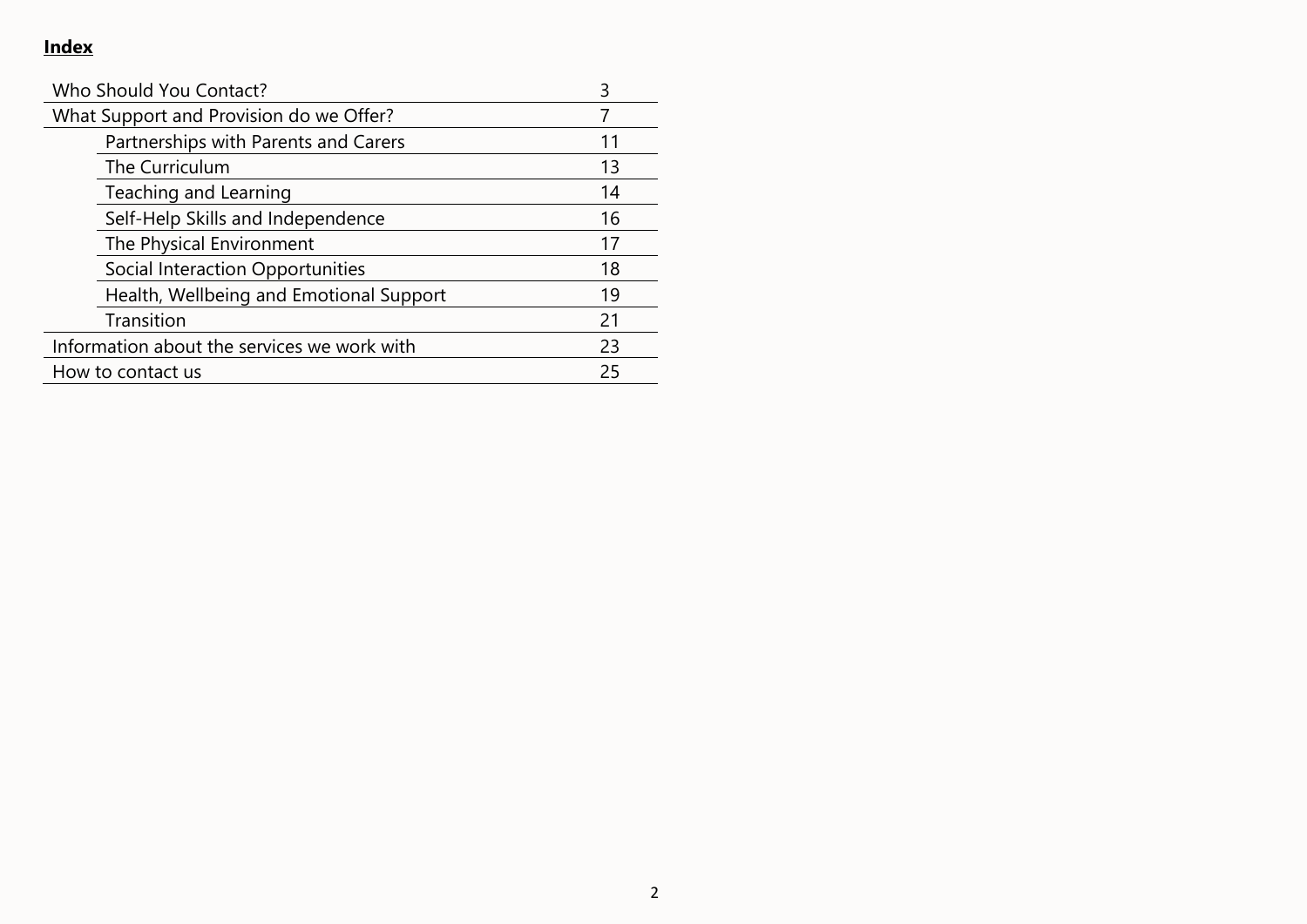## **Who should you talk to for further information and advice?**

| <b>Staff</b>                                                           | What they are responsible for                                                                                                                                                                                                                                                                                                                                                                                                                                                                                                                                                                                                                                                                                                                                                                                                                                      |  |
|------------------------------------------------------------------------|--------------------------------------------------------------------------------------------------------------------------------------------------------------------------------------------------------------------------------------------------------------------------------------------------------------------------------------------------------------------------------------------------------------------------------------------------------------------------------------------------------------------------------------------------------------------------------------------------------------------------------------------------------------------------------------------------------------------------------------------------------------------------------------------------------------------------------------------------------------------|--|
| Miss Sarah Johns<br>Special Educational Needs Co-ordinator<br>(SENDCo) | Co-ordinating (in consultation with the Senior Leadership Team) all the support for children<br>$\bullet$<br>with special educational needs and/or disabilities (SEND) and developing the school's SEND<br>Policy to make sure all children get a consistent, high quality response to meeting their needs in<br>school.<br>Making sure that parents and carers are involved in supporting their child's learning at all<br>$\bullet$                                                                                                                                                                                                                                                                                                                                                                                                                              |  |
| sjohns@rainbowacademy.org.uk                                           | stages. This includes planning for and reviewing the support provided during the year.<br>Making referrals and liaising with people who work in external agencies who come into school<br>to help support the children further, e.g. Speech and Language Therapy.<br>Monitoring and evaluating the provision we have made to make sure it is having a positive<br>impact. Providing advice to school staff if changes need to be made to improve it further, or<br>contacting external agencies for further advice.<br>Updating the SEND register (Record of Support) which ensures everyone working in school is<br>$\bullet$<br>aware of the needs of the children, and managing the records of children with special<br>educational needs.<br>Supporting and advising colleagues so they can help the children achieve their best in all areas<br>at all times. |  |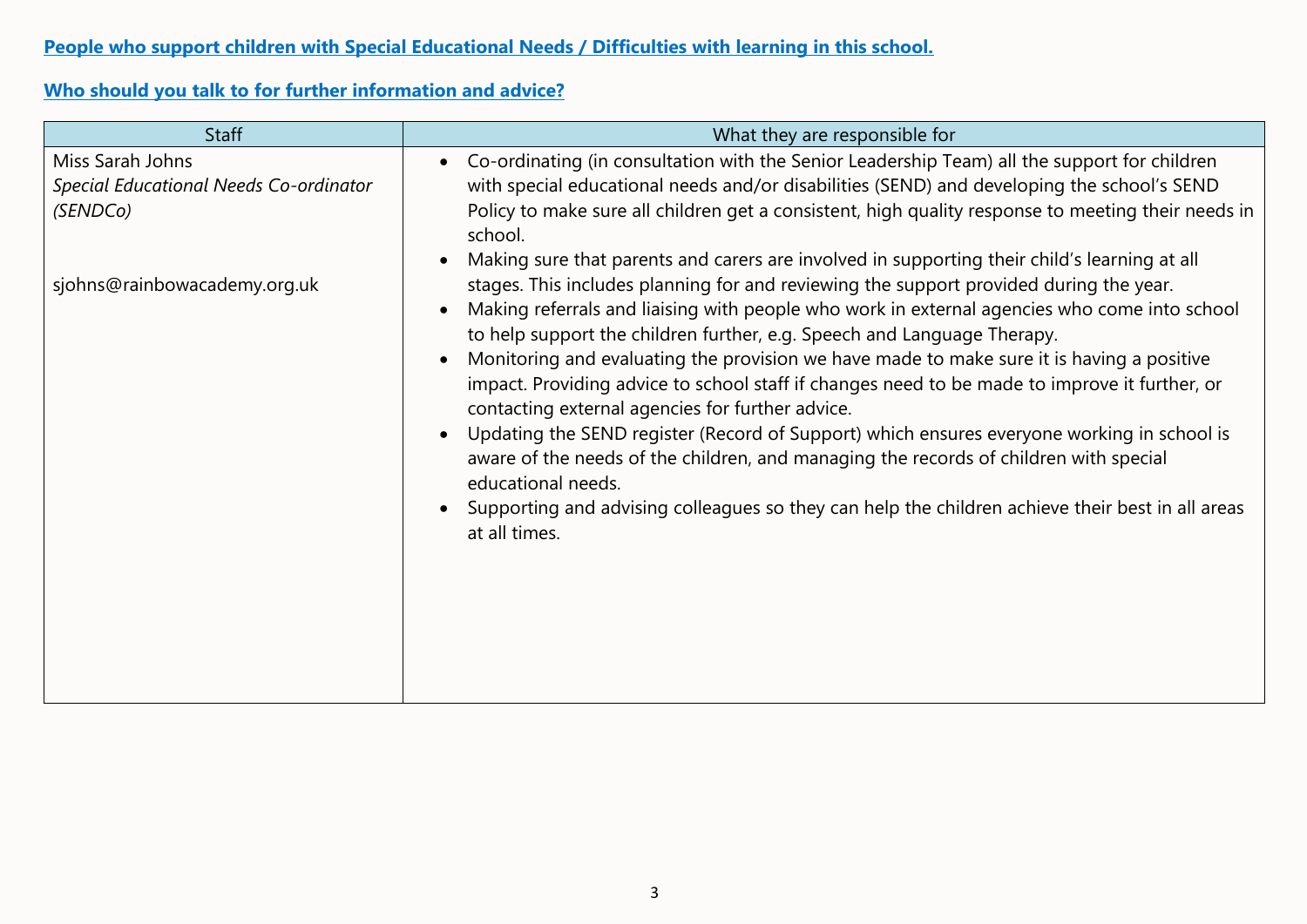| Miss Natalie Buckland<br>Family Liaison Officer (FLO) | Is the initial 'port-of-call' for parents first thing in the morning and after school and liaises fully<br>$\bullet$<br>with class teachers and the Leadership Team.<br>Audits and monitors attendance for all groups, including children with Special Educational<br>$\bullet$<br>Needs and Disabilities.<br>Offers support to families as requested by individuals or where there are concerns for a student's<br>wellbeing.<br>Advises on counselling and other support for families as appropriate.<br>Coordinates assistance for families to help develop knowledge, skills and positive attitudes.<br>Assists in establishing supportive relationships within families and encourages acceptance and<br>inclusion of all aspects of learning.<br>Accompanies families on appointments, parenting groups, learning visits etc where needed.<br>Supports parents and pupils during transition to different settings where needed.<br>Attends TAC meetings for children and liaises with class teachers, the leadership team and outside<br>agencies. |
|-------------------------------------------------------|----------------------------------------------------------------------------------------------------------------------------------------------------------------------------------------------------------------------------------------------------------------------------------------------------------------------------------------------------------------------------------------------------------------------------------------------------------------------------------------------------------------------------------------------------------------------------------------------------------------------------------------------------------------------------------------------------------------------------------------------------------------------------------------------------------------------------------------------------------------------------------------------------------------------------------------------------------------------------------------------------------------------------------------------------------|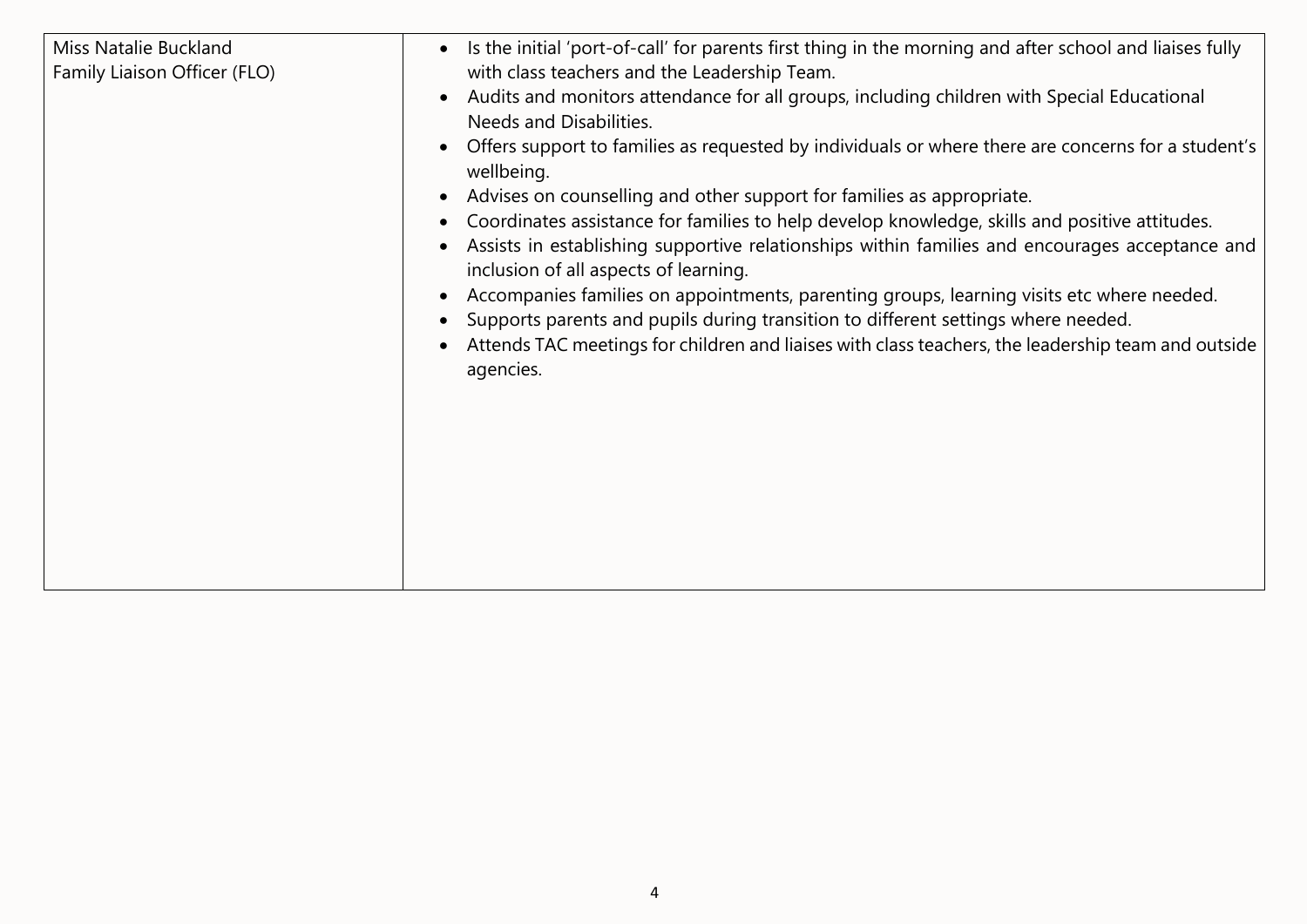| Individual Class Teachers:<br><b>Reception/Year 1 - Miss S Johns &amp;</b><br>Mrs L Askew<br><b>Year 2</b> – Miss C Kirby<br>Year 3/4 Mr Rob Banks<br><b>Year 4/5</b> Mrs J Rossignol & Mrs C Haines<br>Year 6 Miss A Semmens | Planning and delivering exciting curriculum opportunities that all pupils can access, and<br>planning activities which engage and encourage full participation in all types of learning.<br>Checking on the progress of all children and identifying when a child may need extra support.<br>Meeting and deciding with the parents and the SENDCo what help may be needed (such as<br>targeted work, extra support, or referral to an external agency for more advice.)<br>Writing IEP's (Individual Learning Plans) which identify specific targets that will help the child<br>make progress in the identified area (learning or social) and the activities that will take place to<br>achieve these. Sharing these with the parents and child and adapting them where necessary to<br>take into account the views of the parents and child. Each term reviewing the targets and<br>setting new ones, based on assessments and advice from other contributors.<br>Making sure that the child regularly accesses the planned work / programme that has been<br>identified in their IEP and that all staff working with the child are supported so they achieve the<br>best possible progress.<br>Following all school policies and especially the SEND (Special Educational Needs) policy to make<br>sure they meet the needs of all children in their class, especially children with SEND. |
|-------------------------------------------------------------------------------------------------------------------------------------------------------------------------------------------------------------------------------|-----------------------------------------------------------------------------------------------------------------------------------------------------------------------------------------------------------------------------------------------------------------------------------------------------------------------------------------------------------------------------------------------------------------------------------------------------------------------------------------------------------------------------------------------------------------------------------------------------------------------------------------------------------------------------------------------------------------------------------------------------------------------------------------------------------------------------------------------------------------------------------------------------------------------------------------------------------------------------------------------------------------------------------------------------------------------------------------------------------------------------------------------------------------------------------------------------------------------------------------------------------------------------------------------------------------------------------------------------------------------------------------------|
| <b>Head Teacher Mrs Sarah Wilkins</b><br>SEND Governor Mrs Linda Seymour                                                                                                                                                      | Managing all aspects of the school, including support for children with SEND and children who<br>are looked after by the local authority (designated children in care person).<br>Making sure the needs of all children are met, but giving responsibility to the SENDCo and class<br>teachers to manage the day to day organisation of children's learning.<br>Keeping the Governing Body up to date with issues in school relating to SEND.<br>Making sure that the necessary support is made for any child who attends the school who has                                                                                                                                                                                                                                                                                                                                                                                                                                                                                                                                                                                                                                                                                                                                                                                                                                                  |
|                                                                                                                                                                                                                               | SEND.<br>Meeting with the SENDCo regularly to monitor the progress of children with SEND and to find<br>out what provision is being made to meet the needs of the children who have been identified as<br>having SEND.<br>Being a Champion for children with SEND.                                                                                                                                                                                                                                                                                                                                                                                                                                                                                                                                                                                                                                                                                                                                                                                                                                                                                                                                                                                                                                                                                                                            |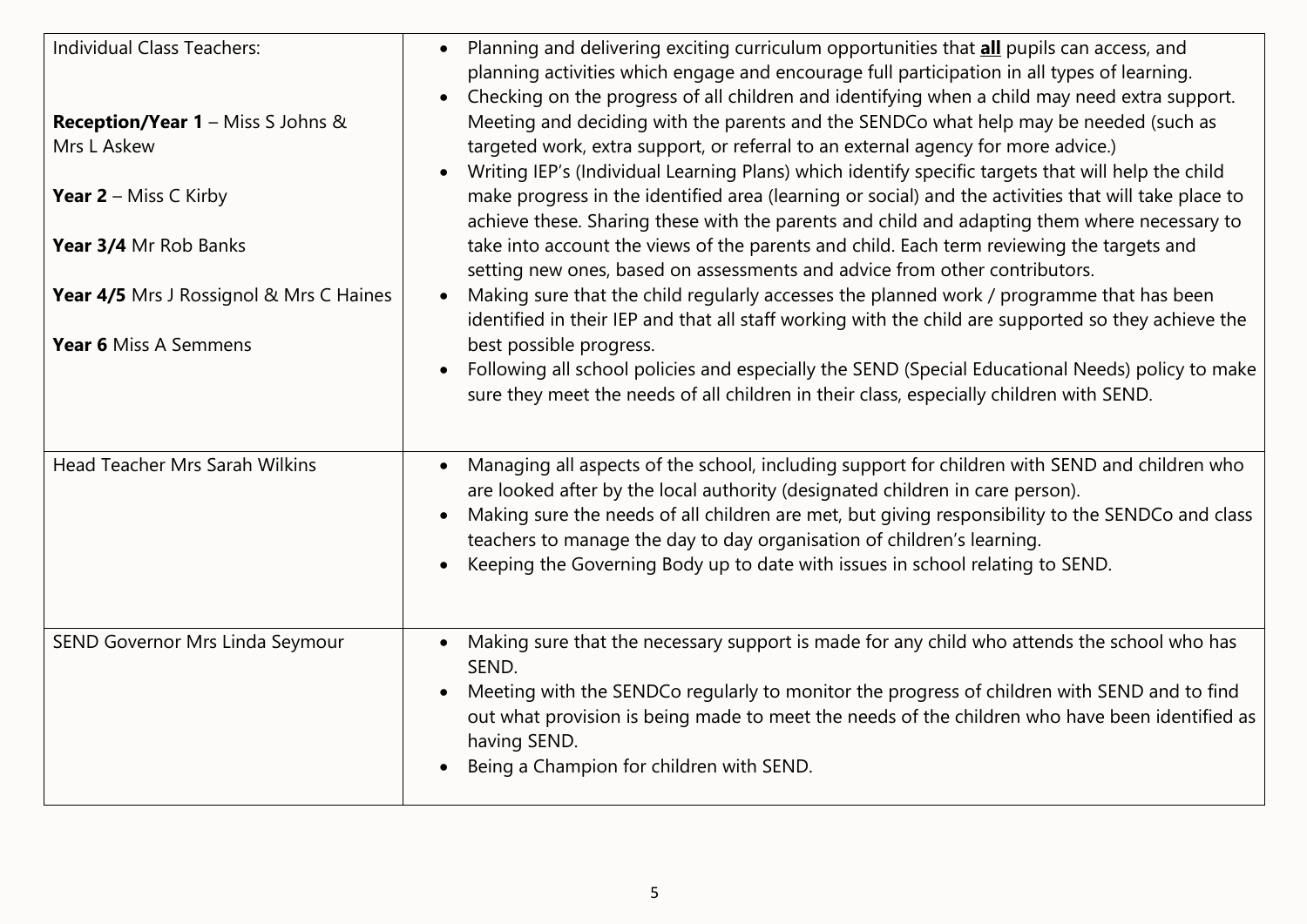#### **Admission Arrangements:**

Our admission policy is on our school website. Admissions are co-ordinated by the Local Authority. Please follow these links for more information: [Cornwall Council Co-ordinated Admission Scheme](https://www.cornwall.gov.uk/education-and-learning/schools-and-colleges/school-admissions/) and [Fair Access Protocol.](https://www.cornwall.gov.uk/education-and-learning/schools-and-colleges/school-admissions/fair-access-protocol/)

### **Complaints procedure:**

In the unlikely event that you have a complaint to make about the SEND provision in our school please contact the class teacher in the first instance. If you feel they have not been able to resolve your complaint please contact the SENDCo or Head Teacher. If you feel you need to take your complaint further then please contact Mr Terry Carter who is the Chair of the Governing Body. Details of how to do this are available from the school office.

## **What Support and Provision do we offer?**

We have high expectations for all our children and we achieve this by removing all barriers to learning and participation. We want all our children to feel that they are a valued part of our inclusive school community. However we recognise that children:

- have different educational and behavioural needs and aspirations;
- require different strategies for learning;
- acquire, assimilate and communicate information at different rates;
- need a range of different teaching approaches and experiences.

Teachers take account of these requirements and make provision where necessary, to support individuals or groups of children and enable them to participate effectively in all curriculum and assessment activities. Such children may need additional help or different help from that given to other children of the same age and this help may change during their time here depending on their changing needs and circumstances.

### **How do we identify if a child needs more support?**

All children are assessed when they enter our school and at regular intervals throughout the year so that we can build upon their prior learning. We use this information to ensure we provide an appropriate curriculum for all.

Early identification is vital and if our assessments (or observations) indicate that a child may be experiencing difficulties with their learning, we will consult with their parent/carer and agree which strategies and resources we will use to support them. This level of support is called SEN Support and at this stage the child will be added to the School's Record of Support.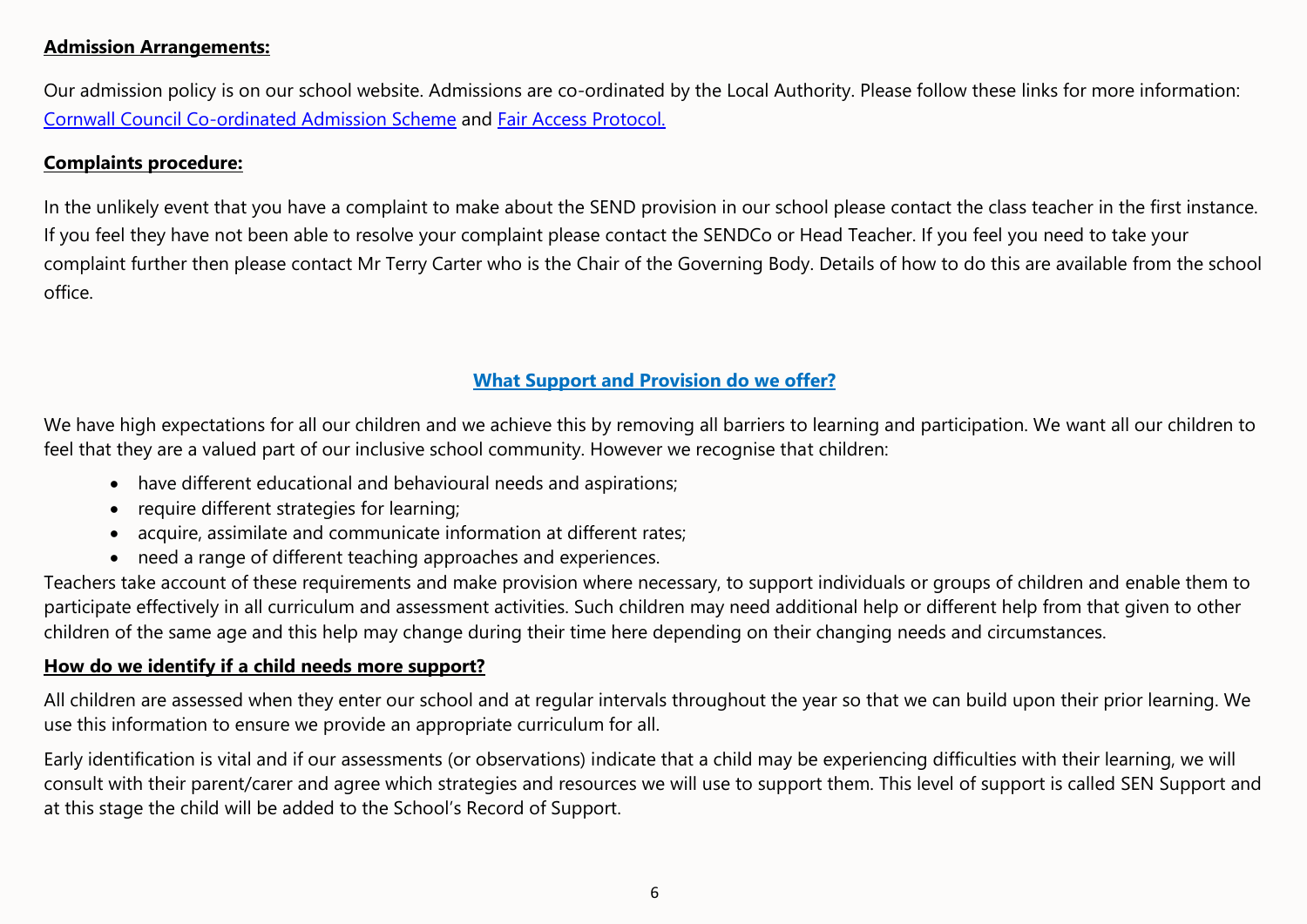If a child reaches a stage where we feel we need to liaise and ask for more support or advice from outside agencies, we will consult with their parent/carer to explain why and to gain permission first. In most cases the children will be seen in school by external support services which may lead to additional strategies or strategies that are different from those already used in SEN Support so far.

If a child continues to demonstrate significant difficulties despite the support that has already been put in place, a request for statutory assessment (with the parent/carers support) will be made to the local authority. The school submits evidence to show what has been put in place and what has happened as a result of it. The local authority will consider the evidence and decide whether to seek further advice from professionals before considering if an Education and Health Care Plan (ECHP) is needed. This decision is based on whether special educational provision is needed beyond what is normally available to mainstream schools.

### **How do we assess and review how children are progressing towards their outcomes?**

Class teachers are responsible for assessing the progress of all children in their class, but we have an 'assess and review' cycle in place where we review and set specific targets (outcomes) for our children with SEND. These targets are written in an IEP (Individual Learning Plan) and these are updated once a term (October, February and June). The IEPs are shared with the parents and child who are invited to add to or fine tune the targets, or set additional ones that they feel will help. These are then reviewed before the next targets are written and again this is shared with the parents and child and are used to discuss what went well and next steps. From time to time pupil conferencing takes place and the children are invited to meet with the Head Teacher and Governors to talk about their progress and aspects of their learning that they think work well as those that don't. These conversations are fed back to the teacher so that any information that is relevant to the 'assess and review' process can be included.

The work that is planned to meet the targets in the IEPs may take place within whole class activities, or children may be taken out in small groups or individually to work on specific activities. Where this happens the teaching assistant leading the work is asked to feedback to the class teacher after each session to highlight successes and to discuss any areas of difficulty so teachers can advise next steps. Additionally each term class teachers meet with the Head Teacher to have pupil progress review meetings. These meetings are an opportunity to discuss the progress of the children they teach and as part of the meeting there is a focus on children with SEND. If there are concerns over a child's progress this is discussed further and may result in changes to support and activities or may lead to us seeking further advice from outside agencies.

All the information collected in this process is given to the SENDCo and is used to create and evaluate our school provision map which outlines the additional provision and interventions we provide.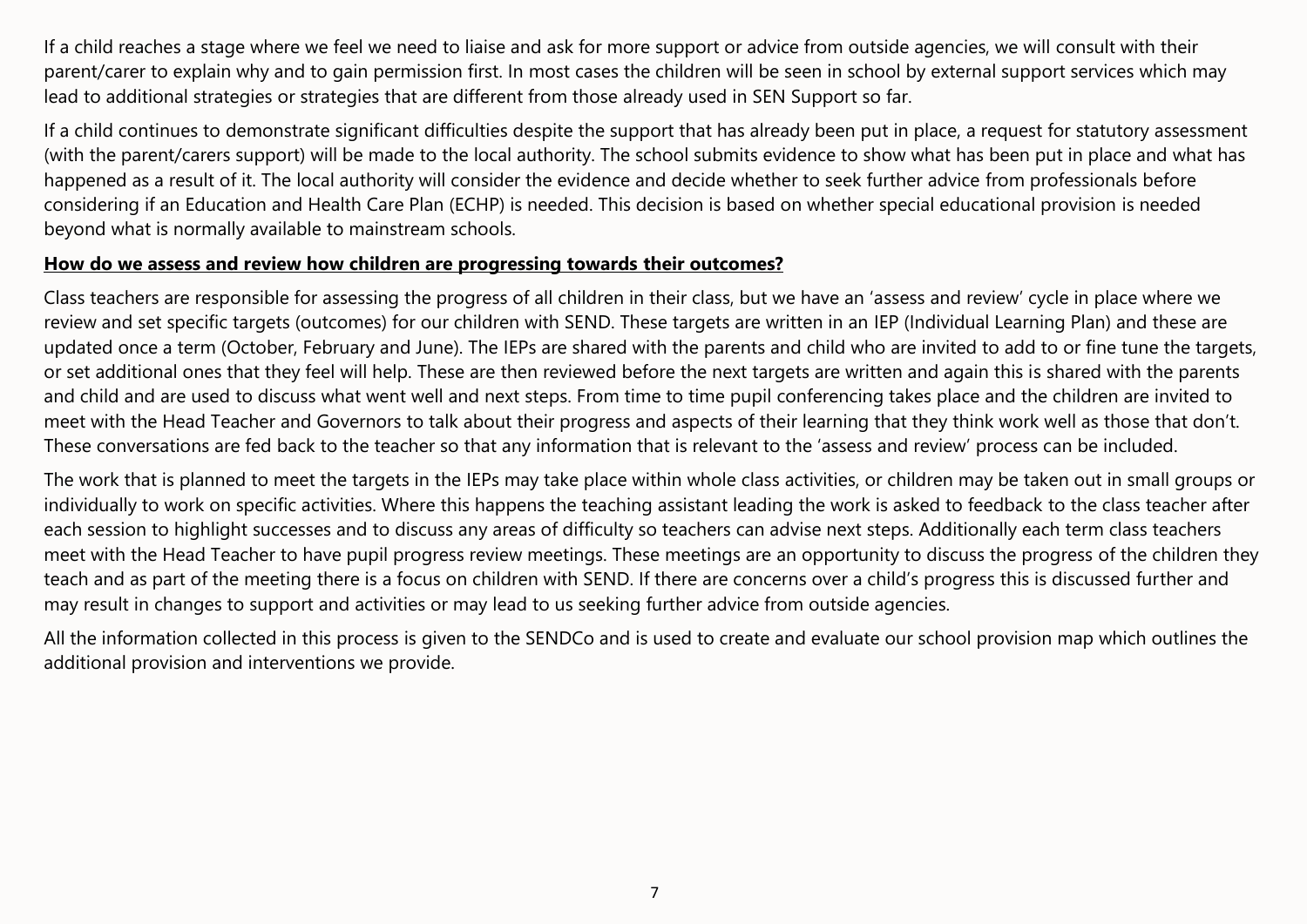#### **What SEN do we currently provide for?**

Currently we provide support for children with the following additional needs:

- Dyslexia
- Hearing impairment
- Vision impairment
- Speech and language (including social communication).
- ASD
- Complex medical needs
- Diabetes
- Down's Syndrome
- Behaviour difficulties
- Sensory Processing
- Social and emotional needs

### **What training have school staff had to support children with SEND?**

- Selected members of school staff have been on the following training and their expertise in these areas is then used to support children as needed:
- Speech and Language: Learning Language and Loving it; Language Steps; Makaton; Early Talk Boost, NELI language Intervention, Read Write Inc Phonics Training
- Hearing impairment: Teaching Hearing Impaired Pupils and Students.
- Dyslexia: The Dyslexia Friendly Classroom.
- Behaviour: Team Teach.
- ASD: Autistic friendly Classroom.
- Gastric tube feeding and tracheotomy management training.
- Additionally staff have received inset and twilight sessions in Attachment disorder; Visual Impairment; ADHD; ASD; and precision teaching.
- **Emotion coaching**
- Diabetic medication management.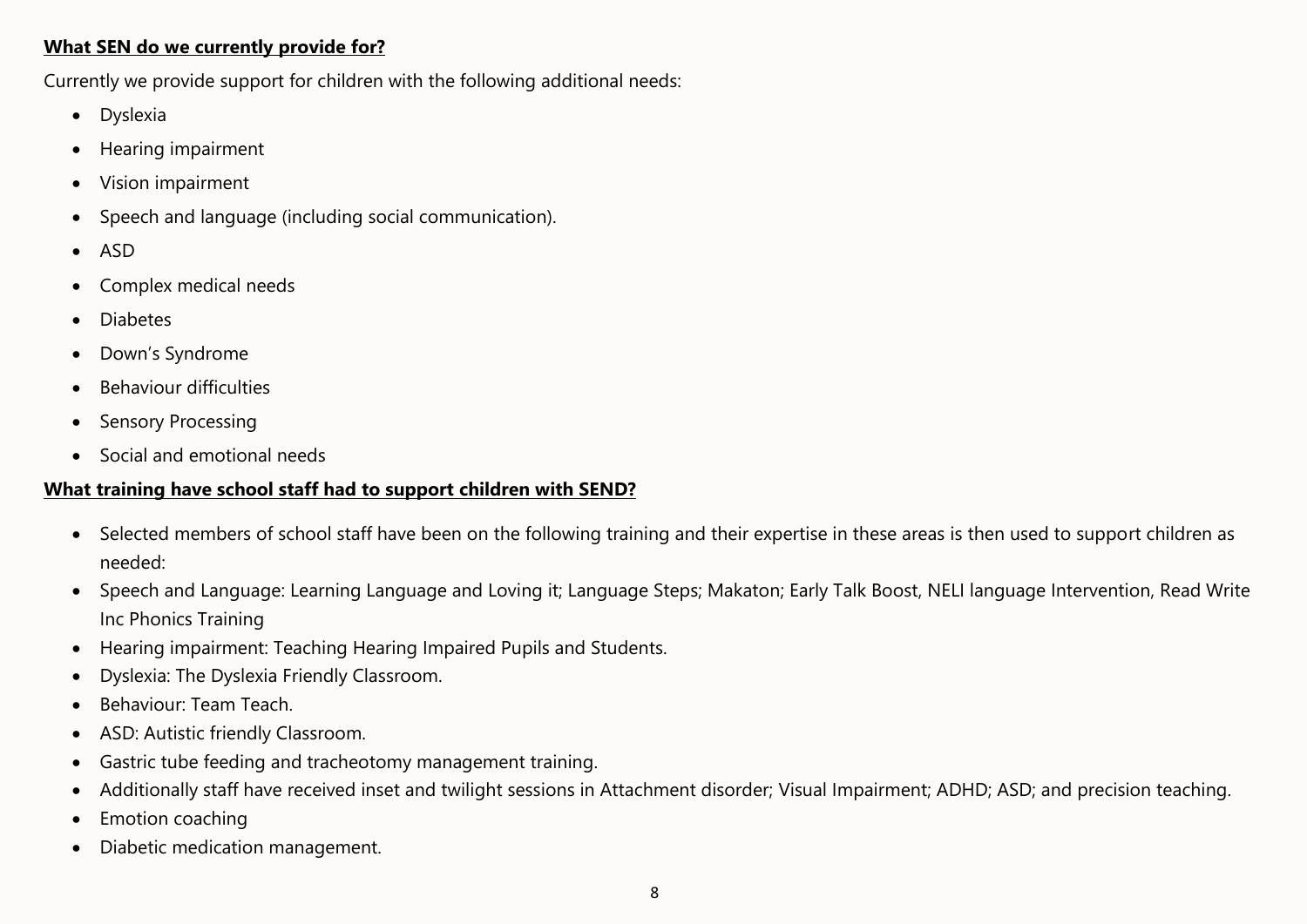- Lego Therapy.
- TIS/Thrive intervention.

If in the future a child is enrolled with SEND that we have not dealt with in the past, or have not had training for, we will always seek professional advice and training from outside agencies to make sure all staff have the skills needed to work with the child.

The information provided in the next sections outline the type of support and provision we have in place for all our children, as well as identifying how this is adapted and targeted to meet the needs of children who may only need extra support for a specified period of time. It also outlines the specialised support and provision that some children need for a longer period of time. Not all children will need access to every type of support listed but may need access to some of this provision at certain times.

| <b>The Whole School Approach</b><br>(for all our children)                                                                                                                                                                                                                                                                                                                                                                                                                                                                                                                                                           | <b>Additional Targeted Support and</b><br><b>Provision</b>                                                                                                                                                                                                                                                                                                                                                                                                                                                                                                        | <b>Specialist Individualised Support and</b><br><b>Provision</b>                                                                                                                                                                                                                                                                                                                                                                                                                                                                                 |
|----------------------------------------------------------------------------------------------------------------------------------------------------------------------------------------------------------------------------------------------------------------------------------------------------------------------------------------------------------------------------------------------------------------------------------------------------------------------------------------------------------------------------------------------------------------------------------------------------------------------|-------------------------------------------------------------------------------------------------------------------------------------------------------------------------------------------------------------------------------------------------------------------------------------------------------------------------------------------------------------------------------------------------------------------------------------------------------------------------------------------------------------------------------------------------------------------|--------------------------------------------------------------------------------------------------------------------------------------------------------------------------------------------------------------------------------------------------------------------------------------------------------------------------------------------------------------------------------------------------------------------------------------------------------------------------------------------------------------------------------------------------|
|                                                                                                                                                                                                                                                                                                                                                                                                                                                                                                                                                                                                                      | (for children who need support for the<br>short or medium term)                                                                                                                                                                                                                                                                                                                                                                                                                                                                                                   | (for children who need support for the medium<br>or longer term according to need)                                                                                                                                                                                                                                                                                                                                                                                                                                                               |
| We have an 'Open door' policy throughout<br>the school and if we can't see you at that<br>time, we will make an appointment that is<br>convenient to all.<br>Miss Buckland our Family Liaison Officer is<br>available at the start and end of each day to<br>take messages, give information, advice and<br>help with any concerns.<br>Every parent is invited to attend parent's<br>evenings in the Autumn term in Years<br>Reception to Year 6. Years 1 to 6 are then<br>invited to a Learning conference in the Spring<br>term.<br>All children have home/school diaries that are<br>also used for communication. | Parents/Carers may be invited in for<br>$\bullet$<br>additional meetings to discuss<br>concerns.<br>Parents/Carers are encouraged to<br>$\bullet$<br>contact the school to arrange<br>additional meetings with class teachers,<br>SENDCo, Family Liaison Officer or Head<br>Teacher when they have concerns.<br>Parents/Carers of children with IEPs<br>$\bullet$<br>(individual learning plans) are asked to<br>sign up for a double time slot at<br>parent's evenings. This is an<br>opportunity to discuss and review the<br>previous targets and together and | In addition to the Additional Targeted<br>$\bullet$<br>Support and Provision parents may be<br>invited to attend meetings with the school<br>staff and following professionals<br>$\rightarrow$ Family support<br>$\rightarrow$ Educational Psychologist<br>$\rightarrow$ ASD Team<br>$\rightarrow$ School Nurse<br>$\rightarrow$ SALT<br>$\rightarrow$ Hearing Impairment Team<br>Parents/Carers are supported in attending<br>$\bullet$<br>and are actively involved in:<br>$\rightarrow$ Early Support meetings<br>$\rightarrow$ TAC Meetings |

## Partnership with Parents and Carers – Our Approach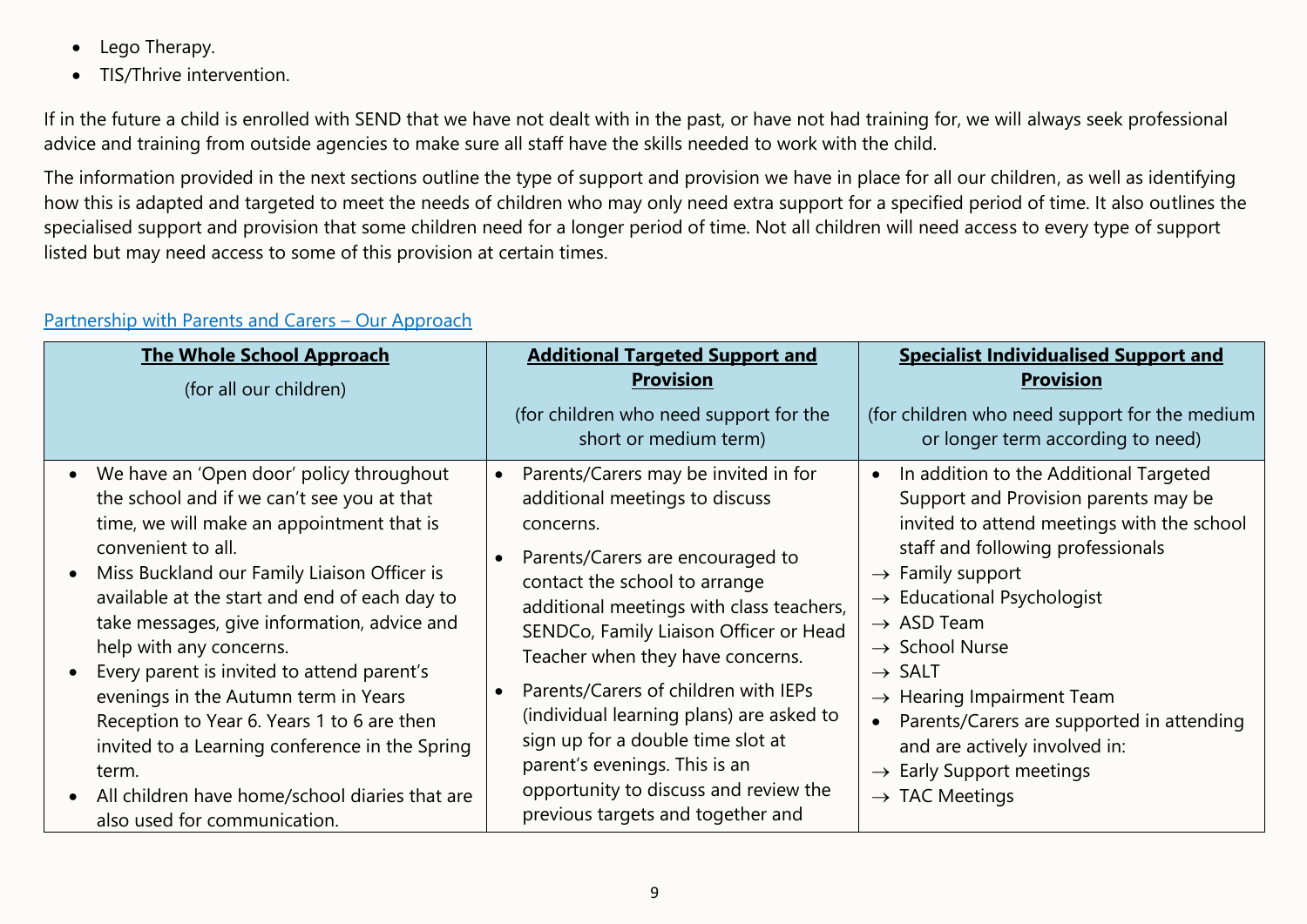| • Curriculum meetings are held with different  | agree new targets for the following |  |
|------------------------------------------------|-------------------------------------|--|
| focuses and parents are invited in to find out | term.                               |  |
| more about how we teach these subjects.        |                                     |  |
| Parents are invited to many social events such |                                     |  |
| as the 'Harvest Festival', 'Tree Decorating    |                                     |  |
| Service' and the 'Summer Festival.'            |                                     |  |
| The school website is regularly updated with   |                                     |  |
| information.                                   |                                     |  |
| The school facebook page is regularly          |                                     |  |
| updated about learning that has taken place    |                                     |  |
| and information parents may find useful.       |                                     |  |

## The Curriculum

| <b>The Whole School</b><br><b>Approach</b><br>(for all our children)                                                                                                                                                                                                                                 | <b>Additional Targeted Support and</b><br><b>Provision</b><br>(for children who need support for the<br>short or medium term)                                                                                                                                                                                                                                                                                             | <b>Specialist Individualised Support and Provision</b><br>(for children who need support for the medium or longer term according<br>to need)                                                                                                                                                                                                                                                                                                                                                                                                                                                                            |
|------------------------------------------------------------------------------------------------------------------------------------------------------------------------------------------------------------------------------------------------------------------------------------------------------|---------------------------------------------------------------------------------------------------------------------------------------------------------------------------------------------------------------------------------------------------------------------------------------------------------------------------------------------------------------------------------------------------------------------------|-------------------------------------------------------------------------------------------------------------------------------------------------------------------------------------------------------------------------------------------------------------------------------------------------------------------------------------------------------------------------------------------------------------------------------------------------------------------------------------------------------------------------------------------------------------------------------------------------------------------------|
| All children,<br>$\bullet$<br>regardless of their<br>ability and/or<br>additional needs,<br>have full access to<br>the curriculum.<br>Areas of the<br>$\bullet$<br>curriculum are linked<br>through a topic<br>approach.<br>• Visits/Trips are<br>planned to stimulate<br>and engage all<br>children | Individual Learning Plans (IEPs) are<br>written and include curriculum<br>based targets focused on the<br>subjects where the child needs<br>support.<br>IEPs are reviewed termly and new<br>targets are set.<br>Small group intervention is put in<br>place and may include:<br>English – RWI, Fresh Start, Nessy and<br>Clicker small group work. Additional<br>reading sessions or tuition for<br>spellings or writing. | Ongoing review of IEPs.<br>$\bullet$<br>Personalised timetables and activities.<br>$\bullet$<br>Multi agency meetings to review areas of difficulty and levels of<br>$\bullet$<br>support.<br>Annual reviews to review the progress made with targets specified in<br>$\bullet$<br>an Education Health Care Plan.<br>One to one personalised intervention may include:<br>$\bullet$<br>$\rightarrow$ Phonics<br>$\rightarrow$ Speech and Language<br>$\rightarrow$ Social and emotional support<br>Specialist support or provision put in placed based on the advice of<br>$\bullet$<br>external professionals such as: |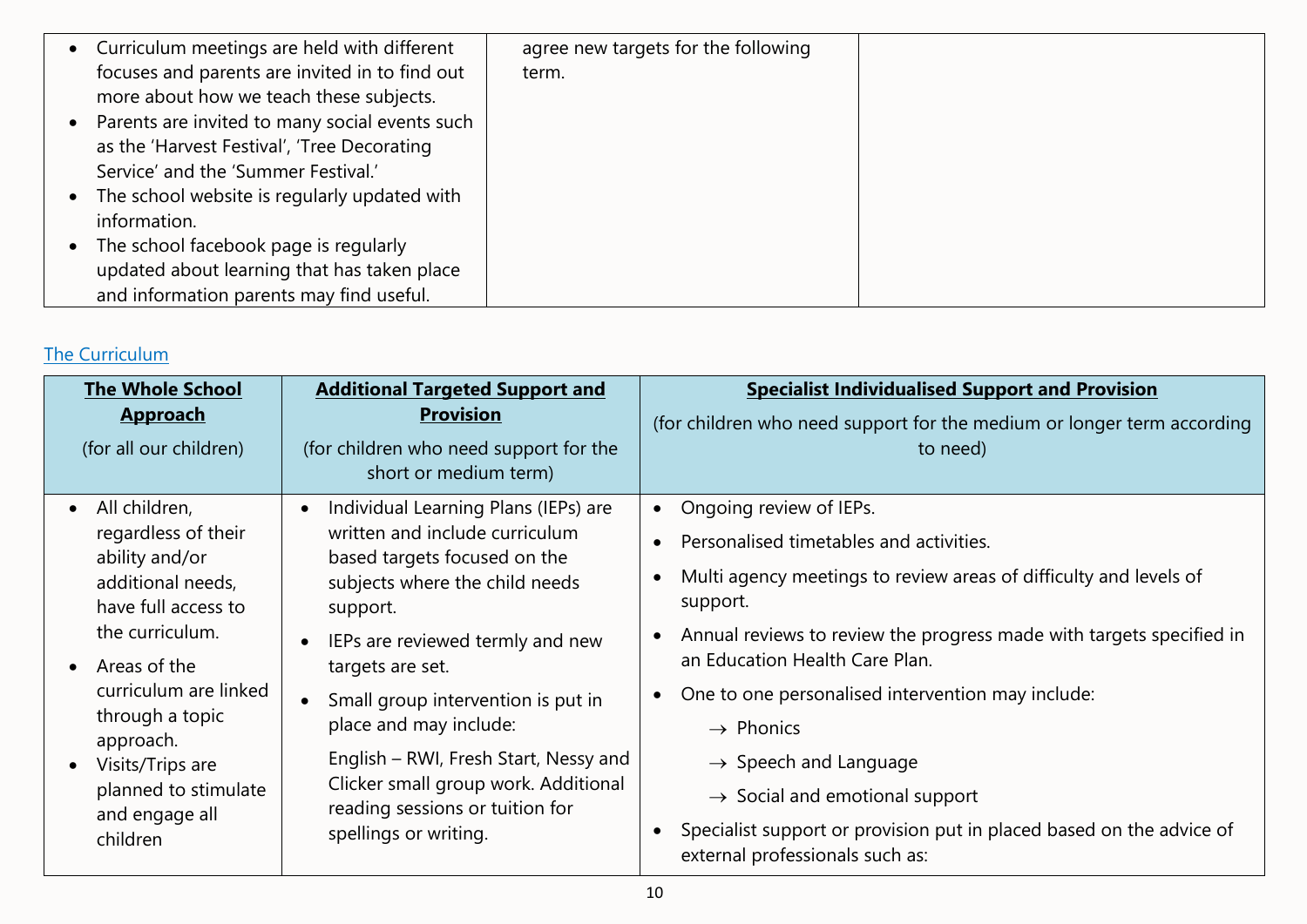| Skills are developed | Maths - targeted work using Power<br>Maths resources.<br>Speech and Language - following<br>the advice from the Speech and | $\rightarrow$ The Educational Psychology Service |
|----------------------|----------------------------------------------------------------------------------------------------------------------------|--------------------------------------------------|
| through a creative   |                                                                                                                            | $\rightarrow$ Dyslexia Team                      |
| curriculum.          |                                                                                                                            | $\rightarrow$ Occupational Therapy Service       |
|                      | Language Therapist.                                                                                                        | $\rightarrow$ Speech and Language Service        |
|                      |                                                                                                                            | $\rightarrow$ The Cognition and learning team    |

Teaching and Learning: A consistent approach used by all staff

| <b>The Whole School Approach</b><br>(for all our children) | <b>Additional Targeted Support and Provision</b><br>(for children who need support for the short or<br>medium term) | <b>Specialist Individualised Support</b><br>and Provision<br>(for children who need support for the<br>medium or longer term according to<br>need) |
|------------------------------------------------------------|---------------------------------------------------------------------------------------------------------------------|----------------------------------------------------------------------------------------------------------------------------------------------------|
| Class and school rules are consistently emphasised         | Teachers and teaching assistants share                                                                              | 1:1 support for children who                                                                                                                       |
| $\bullet$                                                  | information and plans to ensure that children                                                                       | need more intensive support.                                                                                                                       |
| and a positive approach to these is adopted at all         | who need targeted support and provision                                                                             | Teaching times, timetables,                                                                                                                        |
| times.                                                     | get it.                                                                                                             | activities and learning                                                                                                                            |
| Encouragement and praise are used effectively to           | Support from teaching assistants is targeted                                                                        | environments can be adapted                                                                                                                        |
| engage and motivate children and reward systems            | to help children in situations or lessons                                                                           | to meet specific needs.                                                                                                                            |
| are in place.                                              | where they may need support more than                                                                               | The following outside agencies                                                                                                                     |
| Teachers plan for each lesson and differentiate tasks      | other children, e.g.                                                                                                | are approached for further                                                                                                                         |
| and outcomes to ensure all children make progress          | to ensure understanding.                                                                                            | advice and support:                                                                                                                                |
| within the lesson.                                         | support learning.                                                                                                   | Educational                                                                                                                                        |
| Learning objectives are shared with the children.          | $\bullet$                                                                                                           | $\rightarrow$                                                                                                                                      |
| There is ongoing assessment of children's progress         | foster independence.                                                                                                | Psychologist                                                                                                                                       |
| and attainment. Questioning is targeted and                | $\bullet$                                                                                                           | Dyslexia Service                                                                                                                                   |
| differentiated to help children think about their own      | promote self-motivation to stay on the                                                                              | $\rightarrow$                                                                                                                                      |
| learning.                                                  | task.                                                                                                               | ASD team                                                                                                                                           |
| The groups children work in are changed to reflect         | 1:1 support is provided to meet personal and                                                                        | $\rightarrow$                                                                                                                                      |
| the needs of the children for each lesson.                 | social needs (where appropriate).                                                                                   | Speech & Language                                                                                                                                  |
| We make opportunities for all children to learn            | Time and support are given before responses                                                                         | $\rightarrow$                                                                                                                                      |
| $\bullet$                                                  | are required if it is needed.                                                                                       | Service                                                                                                                                            |
| through paired and group discussion. Children have         | Read, Write, Inc 1:1 or small group tutoring is                                                                     | Hearing Impairment                                                                                                                                 |
| 'talking partners' in order to share their ideas,          | $\bullet$                                                                                                           | $\rightarrow$                                                                                                                                      |
| knowledge and learning.                                    | targeted to give extra phonics support for                                                                          | Service                                                                                                                                            |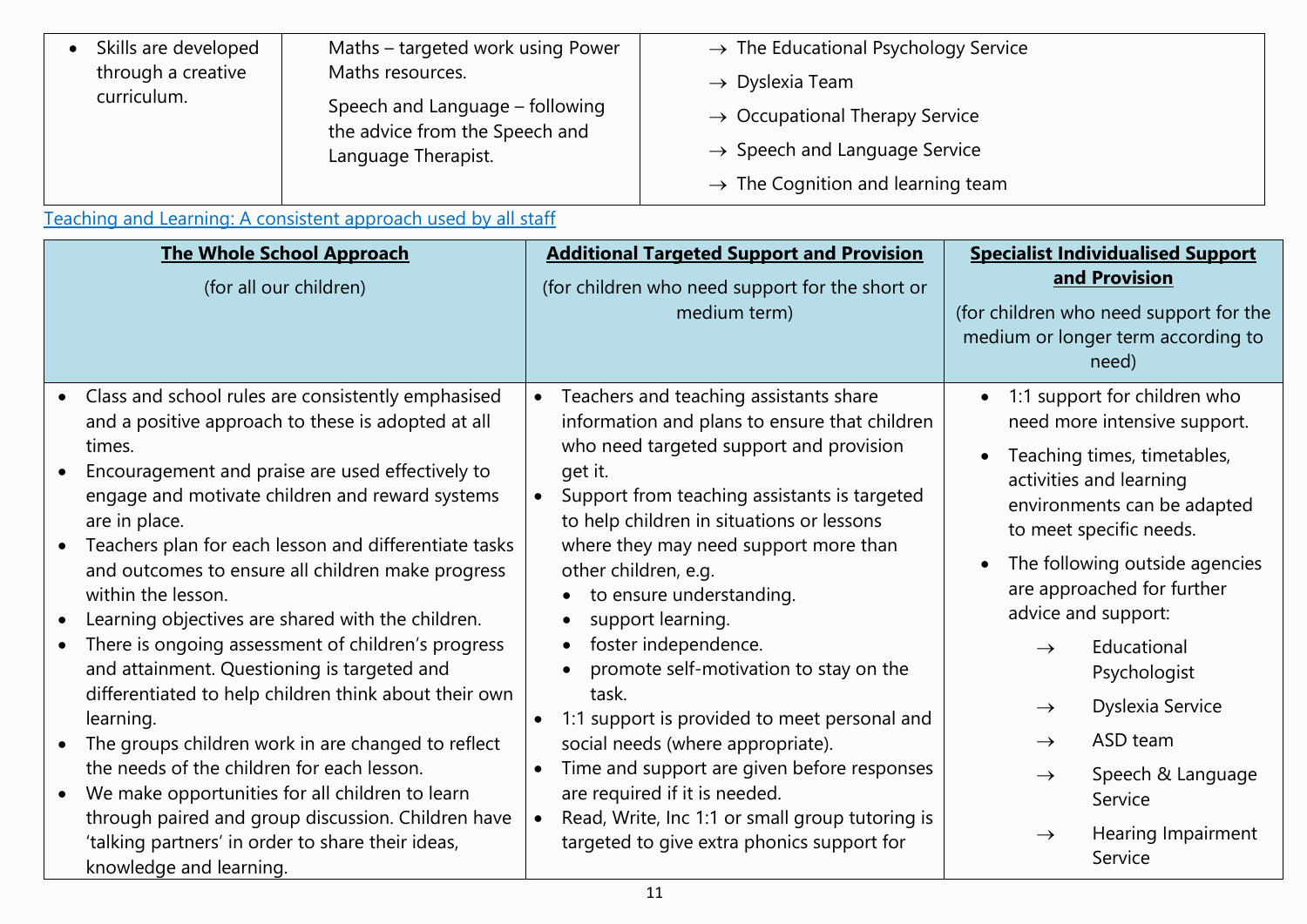| • There are high expectations for all children which<br>are made clear in lessons.                                                                                                                                                                                                                                                                                                                                                                                                                                                                                                                                                                                                                                                                     | children who are experiencing difficulties<br>learning to read and write in Key Stage 1.                                                                                                                                                                                                                                                                                                                                                                                                                                                                                                                           | Cognition and<br>$\rightarrow$<br>learning team |
|--------------------------------------------------------------------------------------------------------------------------------------------------------------------------------------------------------------------------------------------------------------------------------------------------------------------------------------------------------------------------------------------------------------------------------------------------------------------------------------------------------------------------------------------------------------------------------------------------------------------------------------------------------------------------------------------------------------------------------------------------------|--------------------------------------------------------------------------------------------------------------------------------------------------------------------------------------------------------------------------------------------------------------------------------------------------------------------------------------------------------------------------------------------------------------------------------------------------------------------------------------------------------------------------------------------------------------------------------------------------------------------|-------------------------------------------------|
| • There are opportunities for all children to work<br>independently, in small groups or as a class.<br>• Feedback is given (verbal or written) and is used to<br>move pupils on in their learning.<br>• There are opportunities for children to reflect on<br>their work and correct or improve it further.<br>• All classes are supported by teaching assistants for<br>at least part of the day.<br>• Whole school Blooms homework is set each term<br>for all children.<br>• Keyboard lessons are available once a week (for a<br>small fee).<br>• Regular school trips take place and are linked to the<br>topic the class are following. Occasionally other trips<br>are provided to help develop children's wider<br>understanding of the world. | Read, Write, Inc Fresh Start, Nessy, Clicker or<br>Easyread is used to support children in Key<br>Stage 2 who are experiencing difficulties<br>learning to read and write.<br>Pre-teaching sessions or sessions to<br>consolidate learning after whole class<br>teaching are used to support children when<br>learning new concepts and skills.<br>Maths intervention is used to help children<br>experiencing difficulties in maths lessons.<br>Individual behaviour systems and rewards are<br>discussed and agreed with parents and<br>carers.<br>ICT resources are used to support learning if<br>appropriate. |                                                 |

# Self-Help Skills and Independence

| <b>The Whole School Approach</b><br>(for all our children)                                                                                                                                                                                                                                                                                                                                                         | <b>Additional Targeted</b><br><b>Support and Provision</b><br>(for children who need<br>support for the short or<br>medium term)                  | <b>Specialist Individualised</b><br><b>Support and Provision</b><br>(for children who need support<br>for the medium or longer term<br>according to need)                                   |
|--------------------------------------------------------------------------------------------------------------------------------------------------------------------------------------------------------------------------------------------------------------------------------------------------------------------------------------------------------------------------------------------------------------------|---------------------------------------------------------------------------------------------------------------------------------------------------|---------------------------------------------------------------------------------------------------------------------------------------------------------------------------------------------|
| • Classrooms are well laid out and all resources are clearly labelled. Children are<br>taught what resources are available for them to access independently.<br>Adults model self-help behaviours and expectations are high.<br>They are given opportunities to work independently.<br>Learning walls are kept up to date and allow children to access resources and<br>strategies they need to use independently. | Adults in class help<br>children develop<br>independence by<br>reminding them to<br>use, or modelling<br>how to use personal<br>equipment such as | Individual plans can be<br>$\bullet$<br>created, based on advice<br>taken from external<br>professionals such as<br>Educational Psychology,<br><b>Hearing Support or Vision</b><br>Support. |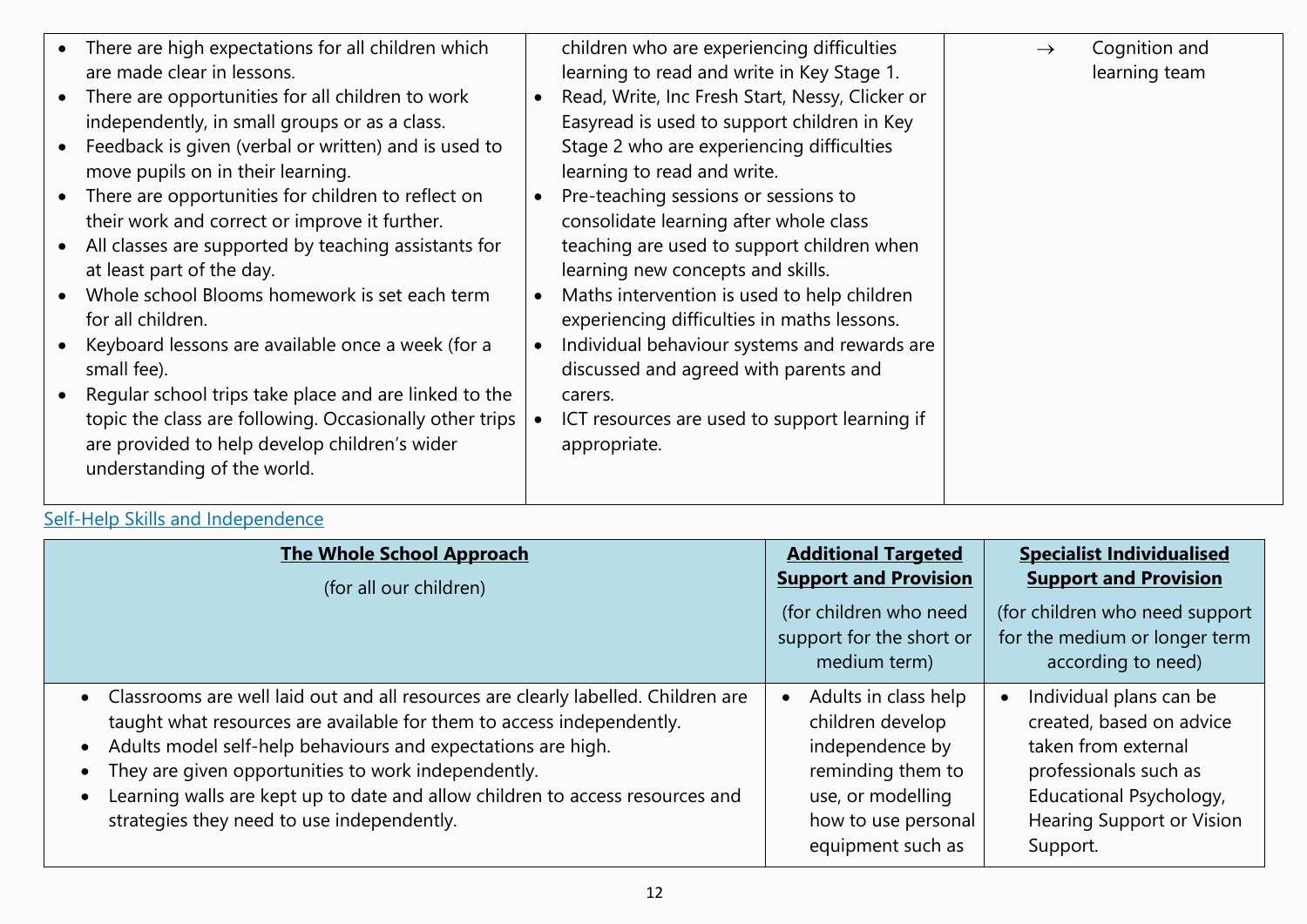| House points and Golden Tickets are used to reward children independently<br>• Dyslexia packs are created<br>dyslexia pacts or<br>following the school's 'Golden Rules'.<br>for children who are<br>maths packs.<br>• Tokens are given out to reward children who are seen to be upholding the<br>dyslexic or considered to<br>Access to the<br>school's six values: Respect; Kindness; Resilience; Independent learners;<br>have dyslexic tendencies.<br>school Family<br>These contain tools which<br>Teamwork and Aspirational learners.<br>Liaison Officer.<br>Each class has a reward system in place that and the children decide each half<br>help them independently<br>term what reward they are working towards achieving.<br>address areas of difficulty.<br>Children are given 'always' tokens from the 'always' tree to reward the positive<br>behaviours that they always show in class.<br>Resources to develop self-help skills are available in each class.<br>Children are asked to reflect on their learning and share what they think their<br>'next steps' should be.<br>Children are encouraged to take an active part in a wide range of different<br>learning opportunities that exist outside of class teaching (both in and out of |          |  |
|--------------------------------------------------------------------------------------------------------------------------------------------------------------------------------------------------------------------------------------------------------------------------------------------------------------------------------------------------------------------------------------------------------------------------------------------------------------------------------------------------------------------------------------------------------------------------------------------------------------------------------------------------------------------------------------------------------------------------------------------------------------------------------------------------------------------------------------------------------------------------------------------------------------------------------------------------------------------------------------------------------------------------------------------------------------------------------------------------------------------------------------------------------------------------------------------------------------------------------------------------------------|----------|--|
|                                                                                                                                                                                                                                                                                                                                                                                                                                                                                                                                                                                                                                                                                                                                                                                                                                                                                                                                                                                                                                                                                                                                                                                                                                                              |          |  |
|                                                                                                                                                                                                                                                                                                                                                                                                                                                                                                                                                                                                                                                                                                                                                                                                                                                                                                                                                                                                                                                                                                                                                                                                                                                              |          |  |
|                                                                                                                                                                                                                                                                                                                                                                                                                                                                                                                                                                                                                                                                                                                                                                                                                                                                                                                                                                                                                                                                                                                                                                                                                                                              | school). |  |

# The Physical Environment (accessibility, safety and positive learning environment)

| <b>The Whole School Approach</b><br>(for all our children)                                                                                                                                                                                                                                                                                                                                                                                                                                                     | <b>Additional Targeted</b><br><b>Support and Provision</b><br>(for children who need<br>support for the short or<br>medium term)                                                                               | <b>Specialist Individualised</b><br><b>Support and Provision</b><br>(for children who need<br>support for the medium or<br>longer term according to<br>need)                                          |
|----------------------------------------------------------------------------------------------------------------------------------------------------------------------------------------------------------------------------------------------------------------------------------------------------------------------------------------------------------------------------------------------------------------------------------------------------------------------------------------------------------------|----------------------------------------------------------------------------------------------------------------------------------------------------------------------------------------------------------------|-------------------------------------------------------------------------------------------------------------------------------------------------------------------------------------------------------|
| • All areas of the school are accessible to everyone including those students with<br>SEND, e.g. there is a ramp at the front and back of school.<br>There is one accessible toilet.<br>There is an effective Anti-Bullying Policy and incidents are minimal and dealt<br>with effectively.<br>Every class has (appropriate to the age of the children): learning walls,<br>phonics/spelling walls and a book corner.<br>The school's 'Golden Rules' are displayed in each class and referred to<br>regularly. | There is a room<br>$\bullet$<br>available for small<br>group work/quiet space<br>which can be booked,<br>along with the school<br>library.<br>Fun-fit motor skills<br>programme is available<br>to support the | A 'distraction free' area<br>$\bullet$<br>can be set up for a<br>child as needed within<br>or outside the class<br>space.<br>Specialist equipment is<br>provided to the school,<br>on the advice from |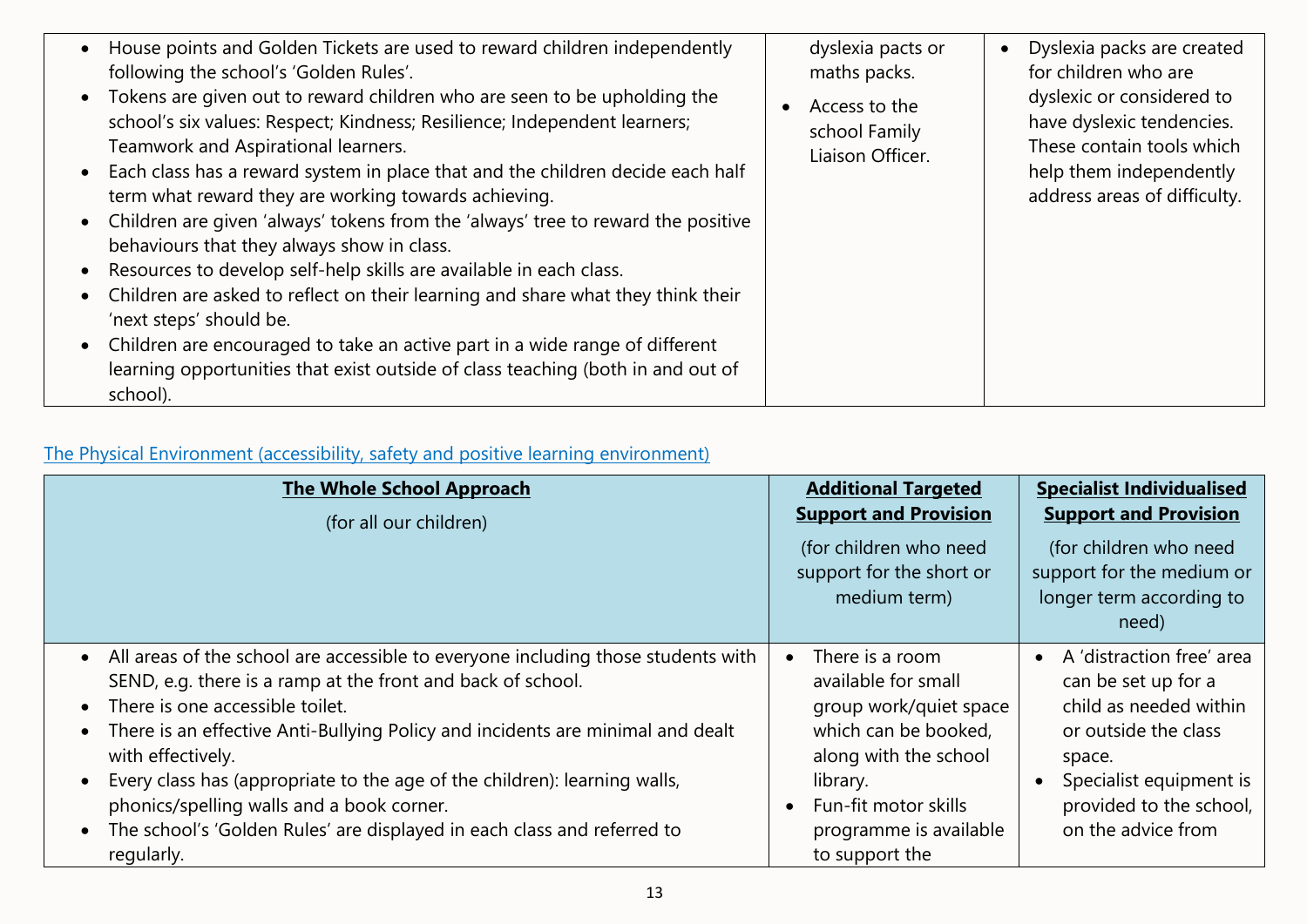| Classrooms are well-organised and clutter free.<br>Appropriately sized tables and chairs for each class to give full access to<br>children.<br>Children have access to whiteboards, ipads and computers.<br>We have a flexible learning approach, encouraging learning both inside and<br>outside.<br>Children are asked to bring in water bottles and are encouraged to have them<br>available in class at all times.<br>Each class has access to the Library during the day but it is also open Monday<br>to Friday from 08.45 to 08.55.<br>Nursery and Reception children have their own EYFS playground. The main and<br>lower playground is shared between the other year groups. When the weather<br>is dry enough children can also access the upper meadow and school field.<br>Risk assessments are completed for any activities that take place off the school | development of<br>children's coordination<br>and postural stability. | therapists and health<br>colleagues.<br>Classrooms, corridors<br>$\bullet$<br>and the hall are made<br>accessible for children<br>with sensory needs. |
|--------------------------------------------------------------------------------------------------------------------------------------------------------------------------------------------------------------------------------------------------------------------------------------------------------------------------------------------------------------------------------------------------------------------------------------------------------------------------------------------------------------------------------------------------------------------------------------------------------------------------------------------------------------------------------------------------------------------------------------------------------------------------------------------------------------------------------------------------------------------------|----------------------------------------------------------------------|-------------------------------------------------------------------------------------------------------------------------------------------------------|
| site. Risk assessments are already in place for the school site.<br>The school has an Accessibility Plan. See<br>https://www.troon.cornwall.sch.uk/website/school-policies/37636 for more<br>information.                                                                                                                                                                                                                                                                                                                                                                                                                                                                                                                                                                                                                                                                |                                                                      |                                                                                                                                                       |

# Social Interaction Opportunities

| <b>The Whole School Approach</b><br>(for all our children) | <b>Additional Targeted Support and Provision</b><br>(for children who need support for the short or<br>medium term) | <b>Specialist Individualised Support and</b><br><b>Provision</b><br>(for children who need support for the medium<br>or longer term according to need) |
|------------------------------------------------------------|---------------------------------------------------------------------------------------------------------------------|--------------------------------------------------------------------------------------------------------------------------------------------------------|
| • All children attend class and whole                      | Family Liaison support through small group                                                                          | Teaching assistants use social stories with                                                                                                            |
| school trips/visits and shared                             | work, using games and programmes such                                                                               | individual children.                                                                                                                                   |
| experiences                                                | as TIS and Lego Therapy to promote                                                                                  | Talk Boost is used to develop social                                                                                                                   |
| • All children have opportunity to attend                  | positive interactions and development of                                                                            | interactions.                                                                                                                                          |
| whole school events.                                       | social skills.                                                                                                      | Children are individually supported by                                                                                                                 |
| • All children can attend extra curriculum                 | Support from our NHS mental health                                                                                  | Teaching assistants in less structured times                                                                                                           |
| activities outside of the school day.                      | practitioner.                                                                                                       | such as playtime if support is needed.                                                                                                                 |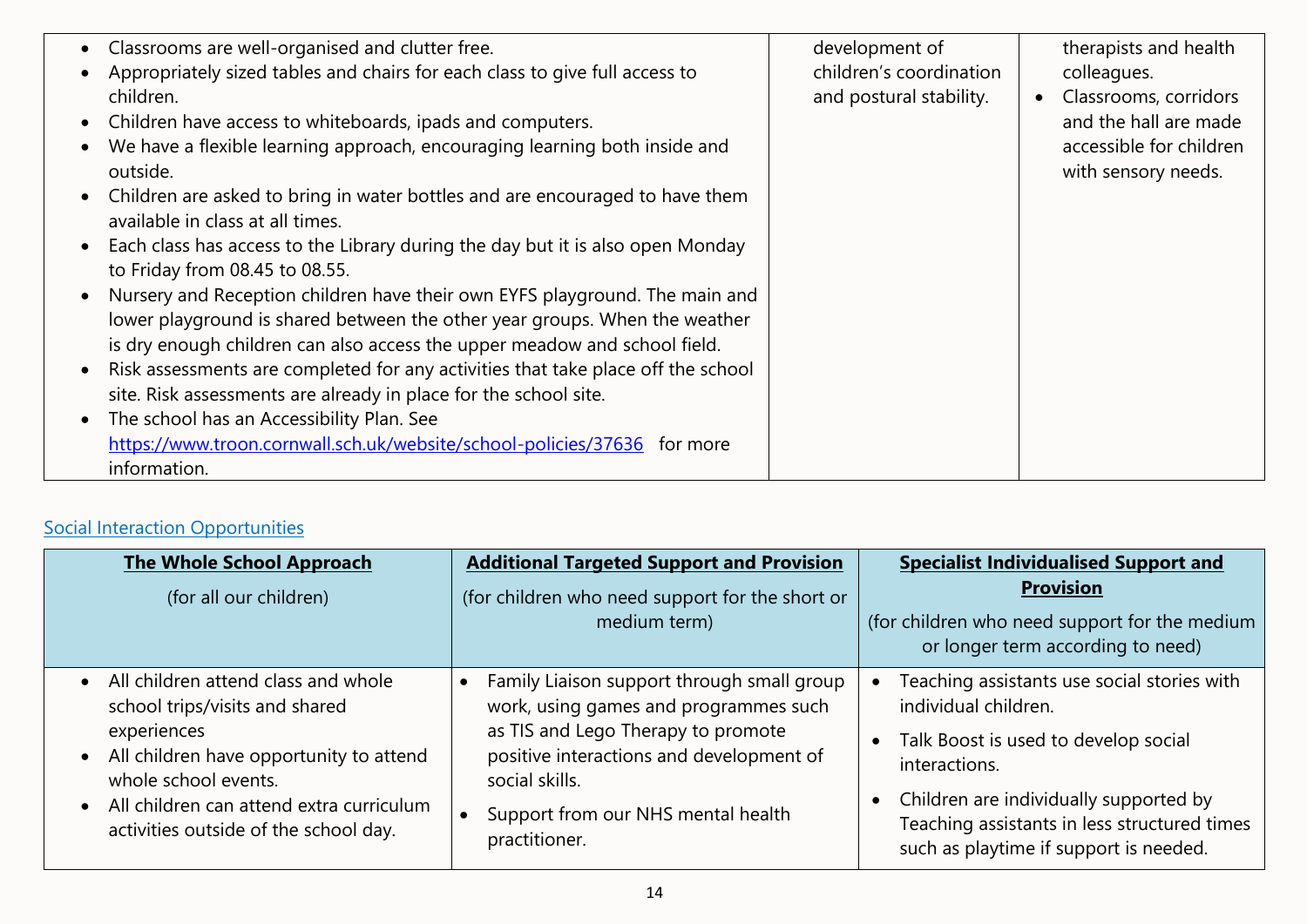| All children are invited to attend |  | Support from our NHS mental health |
|------------------------------------|--|------------------------------------|
| breakfast and after-school club    |  | practitioner.                      |
| provision.                         |  |                                    |

# Health, Wellbeing and Emotional Support

| <b>The Whole School Approach</b>                                                                                                                                                                                                                                                                                                                                                                                                                                                                                                                                                                                                                                                                                                                                                                                                                                                                                                                                                                                                                                                                                                                                                                                                                                                                                                                                                                                             | <b>Additional Targeted</b>                                                                                                                                                                                                                                                                                                                                                                  | <b>Specialist Individualised</b>                                                                                                                                                                                                                                                                                                                                                                                                                                                                                                                                        |
|------------------------------------------------------------------------------------------------------------------------------------------------------------------------------------------------------------------------------------------------------------------------------------------------------------------------------------------------------------------------------------------------------------------------------------------------------------------------------------------------------------------------------------------------------------------------------------------------------------------------------------------------------------------------------------------------------------------------------------------------------------------------------------------------------------------------------------------------------------------------------------------------------------------------------------------------------------------------------------------------------------------------------------------------------------------------------------------------------------------------------------------------------------------------------------------------------------------------------------------------------------------------------------------------------------------------------------------------------------------------------------------------------------------------------|---------------------------------------------------------------------------------------------------------------------------------------------------------------------------------------------------------------------------------------------------------------------------------------------------------------------------------------------------------------------------------------------|-------------------------------------------------------------------------------------------------------------------------------------------------------------------------------------------------------------------------------------------------------------------------------------------------------------------------------------------------------------------------------------------------------------------------------------------------------------------------------------------------------------------------------------------------------------------------|
| (for all our children)                                                                                                                                                                                                                                                                                                                                                                                                                                                                                                                                                                                                                                                                                                                                                                                                                                                                                                                                                                                                                                                                                                                                                                                                                                                                                                                                                                                                       | <b>Support and Provision</b>                                                                                                                                                                                                                                                                                                                                                                | <b>Support and Provision</b>                                                                                                                                                                                                                                                                                                                                                                                                                                                                                                                                            |
|                                                                                                                                                                                                                                                                                                                                                                                                                                                                                                                                                                                                                                                                                                                                                                                                                                                                                                                                                                                                                                                                                                                                                                                                                                                                                                                                                                                                                              | (for children who need<br>support for the short or<br>medium term)                                                                                                                                                                                                                                                                                                                          | (for children who need support for<br>the medium or longer term<br>according to need)                                                                                                                                                                                                                                                                                                                                                                                                                                                                                   |
| The contributions of every child are valued and we provide a secure and<br>supportive learning environment.<br>We operate a positive behaviour policy.<br>There are displays in the hall to celebrate children's achievement.<br>P.E. lessons are provided at least twice a week.<br>A variety of extra-curricular clubs are offered after school.<br>Breakfast club and an after school club is available each morning and<br>afternoon for children in Nursery to Year 6 for wrap around care.<br>Children in Year 5 have half a term of subsidised swimming lessons (once a<br>week) at Carn Brea Leisure Centre. Children in Year 6 who are not able to<br>swim 25m are then given top up lessons in the summer term.<br>Children and their families are encouraged to participate in 'Walk to School<br>Week' once a year.<br>Most staff have completed basic first aid training and at least two members<br>have completed in depth paediatric first aid training.<br>There is a named child protection officer (Sarah Wilkins) and two deputies<br>(Lucy Askew and Natalie Buckland).<br>Year 5 and 6 take part in 'Bike Ability' lessons each year. The school has six<br>balance bikes and these are used for lessons with Reception and Year 1.<br>Hearing tests are carried out for all children in Year 1.<br>The children in Reception and Year 6 are entitled to have height and weight<br>measurement checks. | Fun-fit motor skills<br>$\bullet$<br>programme is available<br>to support the<br>development of<br>children's coordination<br>and postural stability.<br>Family Liaison Officer<br>support through<br>programmes designed<br>to support emotional<br>difficulties such as:<br>$\rightarrow$ Draw and talk<br>$\rightarrow$ Volcano in my<br>Tummy<br>$\rightarrow$ Lotus<br>programme (TIS) | Golden Books to focus on<br>$\bullet$<br>positive events in school<br>Visual Cues/individualised<br>$\bullet$<br>emotional support<br>Individual behaviour plans.<br>$\bullet$<br>Individual safety plans.<br>$\bullet$<br>Access to external<br>professionals such as:<br>$\rightarrow$ CAMHS<br>$\rightarrow$ Educational Psychologist<br>$\rightarrow$ Social Care<br>$\rightarrow$ Family Support Services<br>$\rightarrow$ Bereavement Services (as<br>required)<br>$\rightarrow$ Walk on Water counselling<br>$\rightarrow$ Dreadnought<br>$\rightarrow$ ASD Team |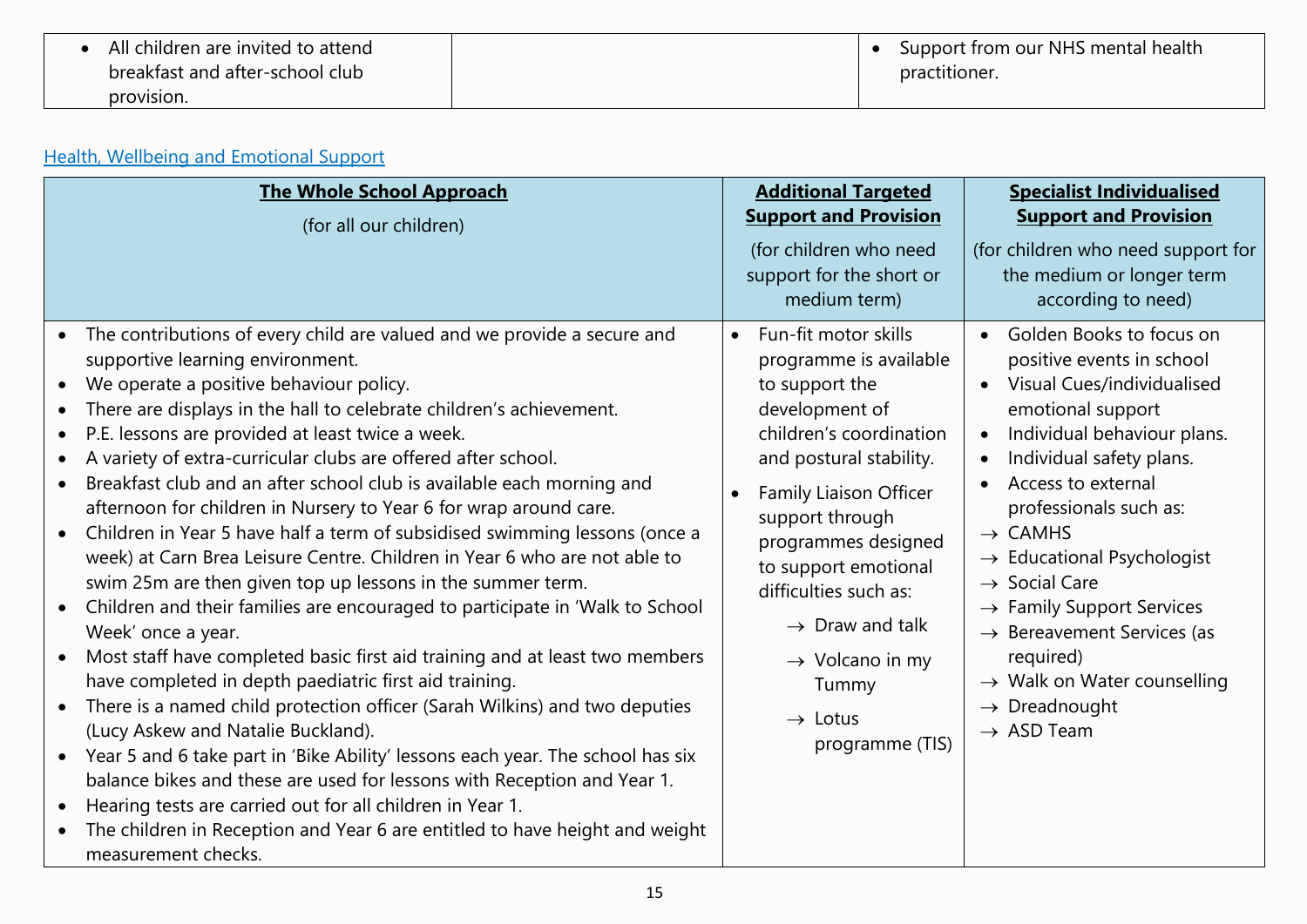| • Nasal flu vaccinations are offered to all children from Reception up to Year |  |
|--------------------------------------------------------------------------------|--|
|                                                                                |  |
| • An anti-bullying week is held once a year. Any incidents of bullying are     |  |
| investigated and logged. This is monitored by the Head Teacher. See            |  |
| https://www.troon.cornwall.sch.uk/website/school-policies/37636 for more       |  |
| information.                                                                   |  |

# Transition From Year to Year and Setting to Setting

| <b>The Whole School Approach</b><br>(for all our children)                                                                                                                                                                                                                                                                                                                                                                                                                                                                                                                                                                                                                                                                                                                                                                                                                                                                         | <b>Additional</b><br><b>Targeted</b><br><b>Support and</b><br><b>Provision</b>                                                                                                                                      | <b>Specialist Individualised Support and Provision</b><br>(for children who need support for the medium or longer term<br>according to need)                                                                                                                                                                                                                                                                                                                                                                                                                                                                                                                                                                                                                                                                                                                                                                                                    |
|------------------------------------------------------------------------------------------------------------------------------------------------------------------------------------------------------------------------------------------------------------------------------------------------------------------------------------------------------------------------------------------------------------------------------------------------------------------------------------------------------------------------------------------------------------------------------------------------------------------------------------------------------------------------------------------------------------------------------------------------------------------------------------------------------------------------------------------------------------------------------------------------------------------------------------|---------------------------------------------------------------------------------------------------------------------------------------------------------------------------------------------------------------------|-------------------------------------------------------------------------------------------------------------------------------------------------------------------------------------------------------------------------------------------------------------------------------------------------------------------------------------------------------------------------------------------------------------------------------------------------------------------------------------------------------------------------------------------------------------------------------------------------------------------------------------------------------------------------------------------------------------------------------------------------------------------------------------------------------------------------------------------------------------------------------------------------------------------------------------------------|
| • We carry out home visits for Nursery children.<br>When a child starts in Nursery there is a flexible<br>approach ensuring children settle as smoothly as<br>possible. Children can build up their time in the<br>Nursery gradually until they feel confident to stay for<br>the full 3 hour session. Parents are invited to stay and<br>support during the initial visits.<br>Children starting at the school in the Reception class<br>are invited to have three transition visits. The Reception<br>teacher will also visit them in their Nursery setting<br>before they start.<br>In the Summer term the Foundation Stage Manager<br>sends out an information leaflet to all parents of<br>children joining Reception in September. In the<br>Autumn term she then holds a Read, Write, Inc session<br>for the parents to help the transition from Nursery and<br>to inform them about how we teach reading in our<br>school. | A 'buddy'<br>system can be<br>set up to<br>support<br>children when<br>they first<br>come to our<br>school.<br>There is a<br>Gifted and<br>Talented<br>maths<br>programme<br>with the local<br>secondary<br>school. | Children who potentially could struggle with transition into<br>our school are identified and are invited to spend several<br>sessions with their new class before officially starting.<br>The SENDCo will discuss the subject of Secondary transition<br>for children with Statements or EHCPs (Education and Health<br>Care Plan) at the annual review in Year 5.<br>The SENDCo from the preferred Secondary School is invited<br>to attend Year 6 annual reviews.<br>Children in Year 6 who potentially could struggle with<br>transition to Secondary School are identified and additional<br>visits/support are arranged.<br>Advice from other agencies is gathered to support individual<br>transition.<br>Early support meetings ensure all interested agencies can<br>discuss and agree transition arrangements.<br>If your child moves to another school we will call the school<br>SENDCo and make sure they are aware of any special |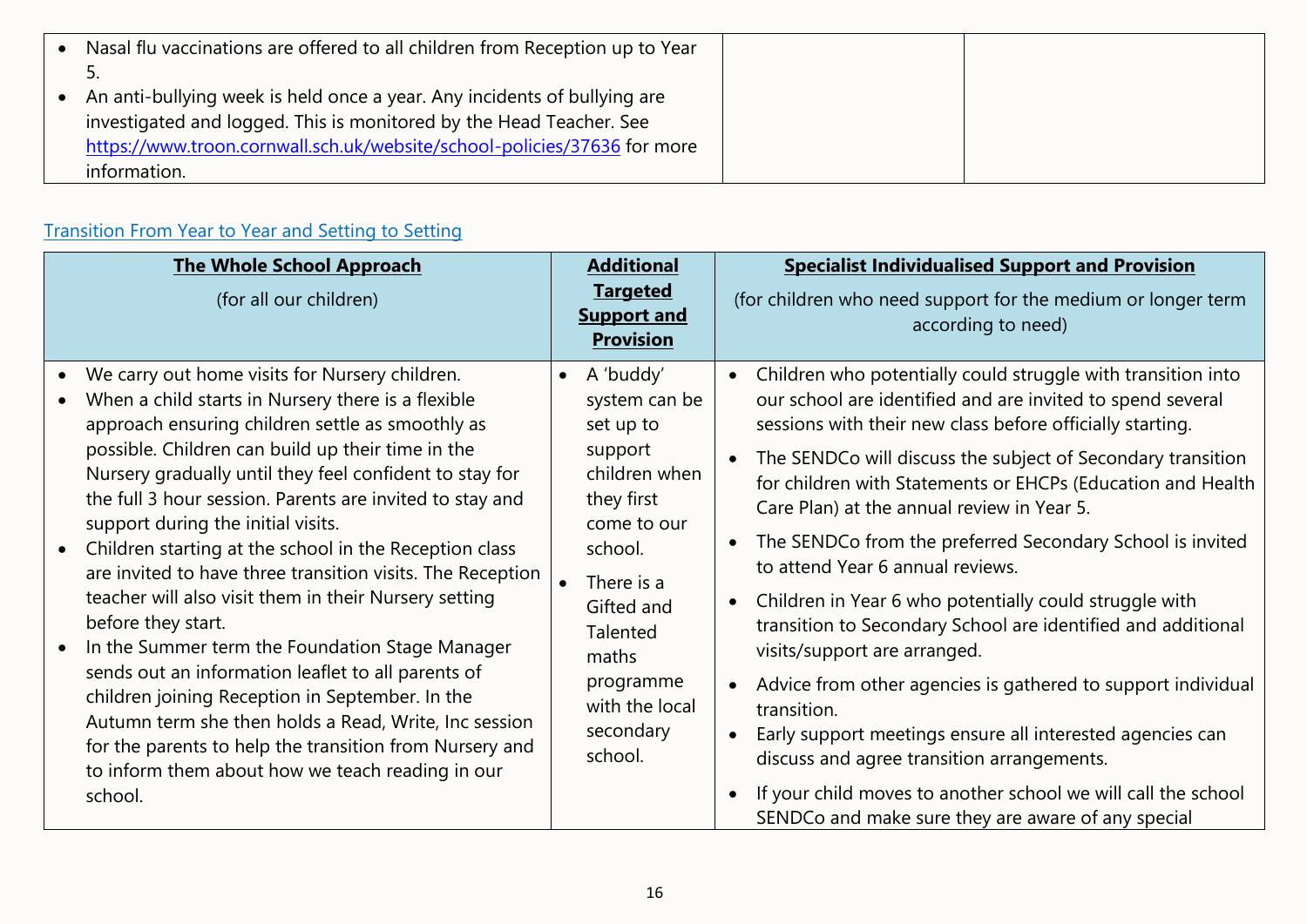| • Children in Reception have a series of 'meet your new  | arrangements or support your child needs. Record will be |
|----------------------------------------------------------|----------------------------------------------------------|
| teacher' sessions over several weeks to help with        | passed on as soon as possible.                           |
| transition to Year 1.                                    |                                                          |
| Meetings are held between the present and the next       |                                                          |
| class teacher and key information is updated each year   |                                                          |
| and handed over.                                         |                                                          |
| Each class from Year 1-6 has a 'meet your new teacher'   |                                                          |
| session towards the end of the summer term.              |                                                          |
| We have good liaison with secondary schools.             |                                                          |
| Secondary taster days are arranged.                      |                                                          |
| • Year 5 and 6 children visit the local secondary school |                                                          |
| regularly for a variety of activities including: sport,  |                                                          |
| maths and science                                        |                                                          |
| The school is part of a PE partnership with the local    |                                                          |
| secondary school.                                        |                                                          |
| New families wishing to start at the school are invited  |                                                          |
| in to look around and are provided with the school       |                                                          |
| prospectus.                                              |                                                          |
| Records about your child will be passed onto any new     |                                                          |
| school as soon as possible.                              |                                                          |

#### **Information about the services we work with:**

When the need arises we refer children to a variety of outside agencies for specialist advice.

#### Educational Psychology Service

We discuss children who we are concerned about at planning meetings throughout the year. We then prioritise and refer the children we feel we need more expert advice about to the educational psychologist. They carry out a variety of observations and assessments. They advise us on strategies to help the child overcome their barriers to learning. If necessary, they advise us to apply for statutory assessment for an Education and Health Care Plan (EHCP).

### Speech and Language Therapy Service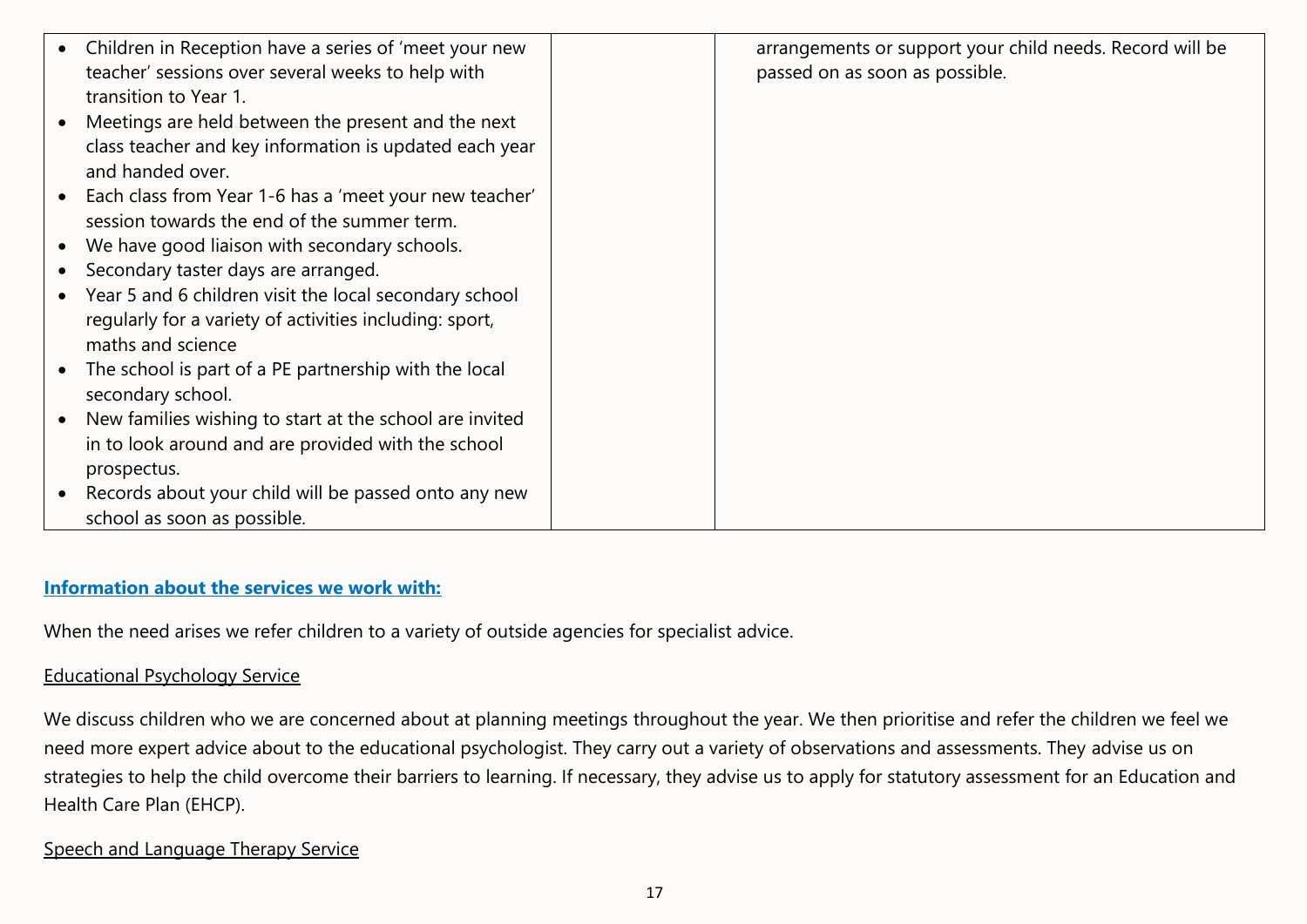Some children start school with poor articulation or language delays. After careful observation, we refer children to the NHS Speech and Language Therapists. They observe and assess the child's language skills. They then provide therapy for some children and set goal summaries for the school. Teaching assistants in the school work with children to achieve these goals.

### Behaviour Support Service

When necessary we refer children to Dreadnought. They run 12 week sessions which aim to separate the child from their behaviour and to challenge unacceptable behaviour in a non-confrontational way. They provide programmes in Anger Management and Bereavement, through to Low Self Esteem.

Children who might need a diagnosis for ADHD are referred to CAMHS (Child and Adolescent Mental Health Service).

### Cognition and Learning Service

We test for dyslexia in school and then put targeted intervention in place. If a child is still not making expected progress, they are referred to the Cognition and Learning Service for additional advice.

### Autistic Spectrum Condition/ Social Communication

Children in year 1 or younger can be diagnosed by the Community Paediatrician. Children in year 2 or above will be referred to CAMHS.

### Developmental Co-ordination Clinic

If we are concerned about a child's motor skills and suspect dyspraxia, they will take part in Fun Fit or Top to Toe, in school. If their co-ordination does not improve they will be referred to the NHS Community Paediatric Developmental Co-ordination Clinic.

### Hearing Support Service

All children are routinely screened in year 1, but any other children who appear to have hearing difficulties are referred to Community Paediatric Audiology. Any child who wears hearing aids is visited by the teacher of the deaf. Those with a severe hearing loss have regular teaching visits and specific advice is given to the school to further support those children.

## Vision Support Service